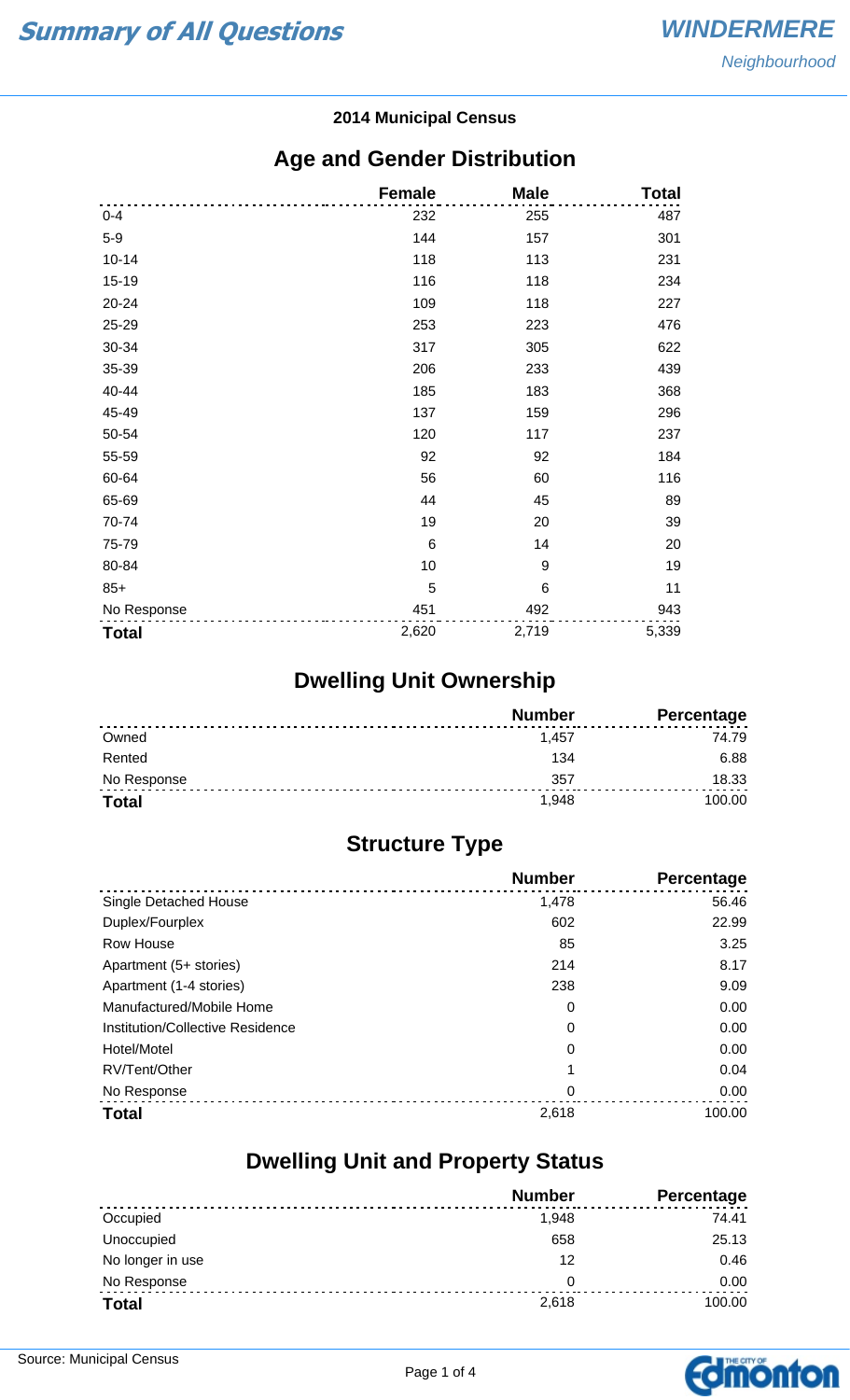#### **Marital Status**

|                      | <b>Number</b> | <b>Percentage</b> |
|----------------------|---------------|-------------------|
| Married              | 2,279         | 42.69             |
| Common-law           | 240           | 4.50              |
| Separated/divorced   | 137           | 2.57              |
| <b>Never Married</b> | 1,892         | 35.44             |
| Widowed              | 46            | 0.86              |
| No Response          | 745           | 13.95             |
| <b>Total</b>         | 5,339         | 100.00            |

#### **Employment Status**

|                            | <b>Number</b> | <b>Percentage</b> |
|----------------------------|---------------|-------------------|
| Preschool                  | 471           | 8.82              |
| Kindergarten - Gr.6        | 402           | 7.53              |
| Gr.7 - Gr.9                | 133           | 2.49              |
| Gr.10 - Gr.12              | 152           | 2.85              |
| Post Secondary Student     | 214           | 4.01              |
| Homemaker                  | 262           | 4.91              |
| Employed 0-30 hrs          | 249           | 4.66              |
| Employed 30+ hrs           | 2,353         | 44.07             |
| Unemployed                 | 93            | 1.74              |
| Retired                    | 204           | 3.82              |
| Permanently unable to work | 8             | 0.15              |
| No Response                | 798           | 14.95             |
| <b>Total</b>               | 5,339         | 100.00            |

## **Term of Residence at this Location**

|                              | <b>Number</b> | Percentage |
|------------------------------|---------------|------------|
| 5 years or more              | 289           | 5.41       |
| 3 years to less than 5 years | 1.051         | 19.69      |
| 1 year to less than 3 years  | 1,886         | 35.32      |
| Less than 1 year             | 1,220         | 22.85      |
| Child less than 1 year       | 101           | 1.89       |
| No Response                  | 792           | 14.83      |
| <b>Total</b>                 | 5,339         | 100.00     |

## **Previous Residence if living in Dwelling for less than 1 year**

|                                   | <b>Number</b> | <b>Percentage</b> |
|-----------------------------------|---------------|-------------------|
| Elsewhere in Edmonton             | 823           | 67.46             |
| Elsewhere in Alberta              | 119           | 9.75              |
| Atlantic Canada                   | 10            | 0.82              |
| Ontario/Quebec                    | 57            | 4.67              |
| Territories/Manitoba/Saskatchewan | 29            | 2.38              |
| <b>British Columbia</b>           | 17            | 1.39              |
| <b>Outside Canada</b>             | 26            | 2.13              |
| No Response                       | 139           | 11.39             |
| <b>Total</b>                      | 1,220         | 100.00            |

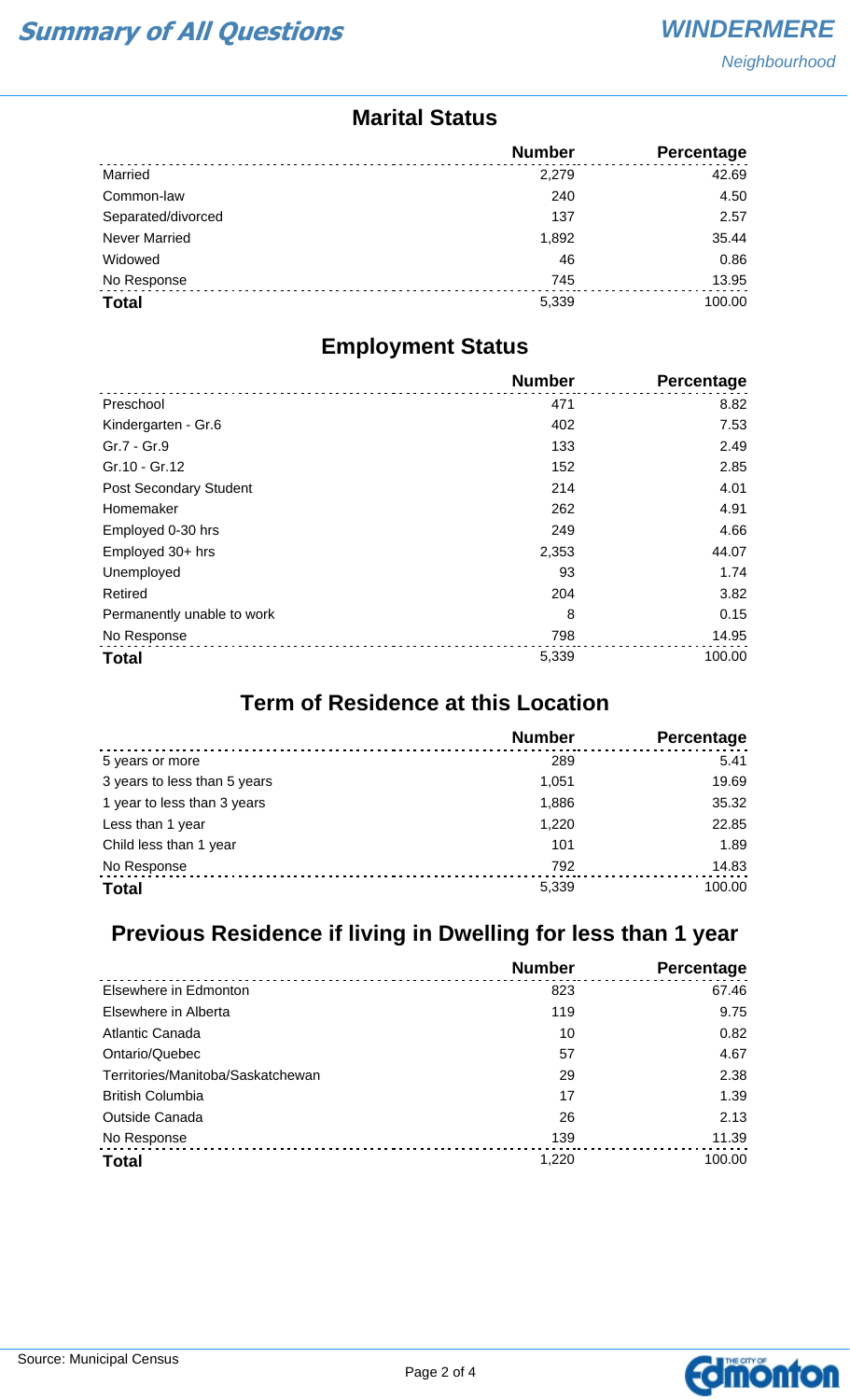## **Main Mode of Transportation from Home to Work**

|                              | <b>Number</b> | Percentage |
|------------------------------|---------------|------------|
| Car/Truck/Van (as Driver)    | 2,444         | 68.57      |
| Car/Truck/Van (as Passenger) | 201           | 5.64       |
| Transit                      | 234           | 6.57       |
| Walk                         | 26            | 0.73       |
| <b>Bicycle</b>               | 5             | 0.14       |
| Other                        | 105           | 2.95       |
| No Response                  | 549           | 15.40      |
| <b>Total</b>                 | 3,564         | 100.00     |

## **Citizenship**

|                      | <b>Number</b> | <b>Percentage</b> |
|----------------------|---------------|-------------------|
| Canadian Citizen     | 3.947         | 73.93             |
| Non Canadian Citizen | 596           | 11.16             |
| No Response          | 796           | 14.91             |
| <b>Total</b>         | 5.339         | 100.00            |

## **School Residency**

|              | <b>Number</b> | <b>Percentage</b> |
|--------------|---------------|-------------------|
| Public       | 3,064         | 57.39             |
| Catholic     | 1.146         | 21.46             |
| No Response  | 1.129         | 21.15             |
| <b>Total</b> | 5,339         | 100.00            |

## **Household Languages**

|                              | <b>Number</b> | Percentage |
|------------------------------|---------------|------------|
| English Only                 | 1,000         | 51.33      |
| Arabic                       | 22            | 1.13       |
| Cantonese                    | 51            | 2.62       |
| French                       | 48            | 2.46       |
| German                       | 12            | 0.62       |
| Mandarin                     | 140           | 7.19       |
| Panjabi (Punjabi)            | 28            | 1.44       |
| Spanish                      | 33            | 1.69       |
| Tagalog (Pilipino, Filipino) | 26            | 1.33       |
| Ukrainian                    | 4             | 0.21       |
| Other                        | 194           | 9.96       |
| No Response                  | 390           | 20.02      |
| <b>Total</b>                 | 1,948         | 100.00     |